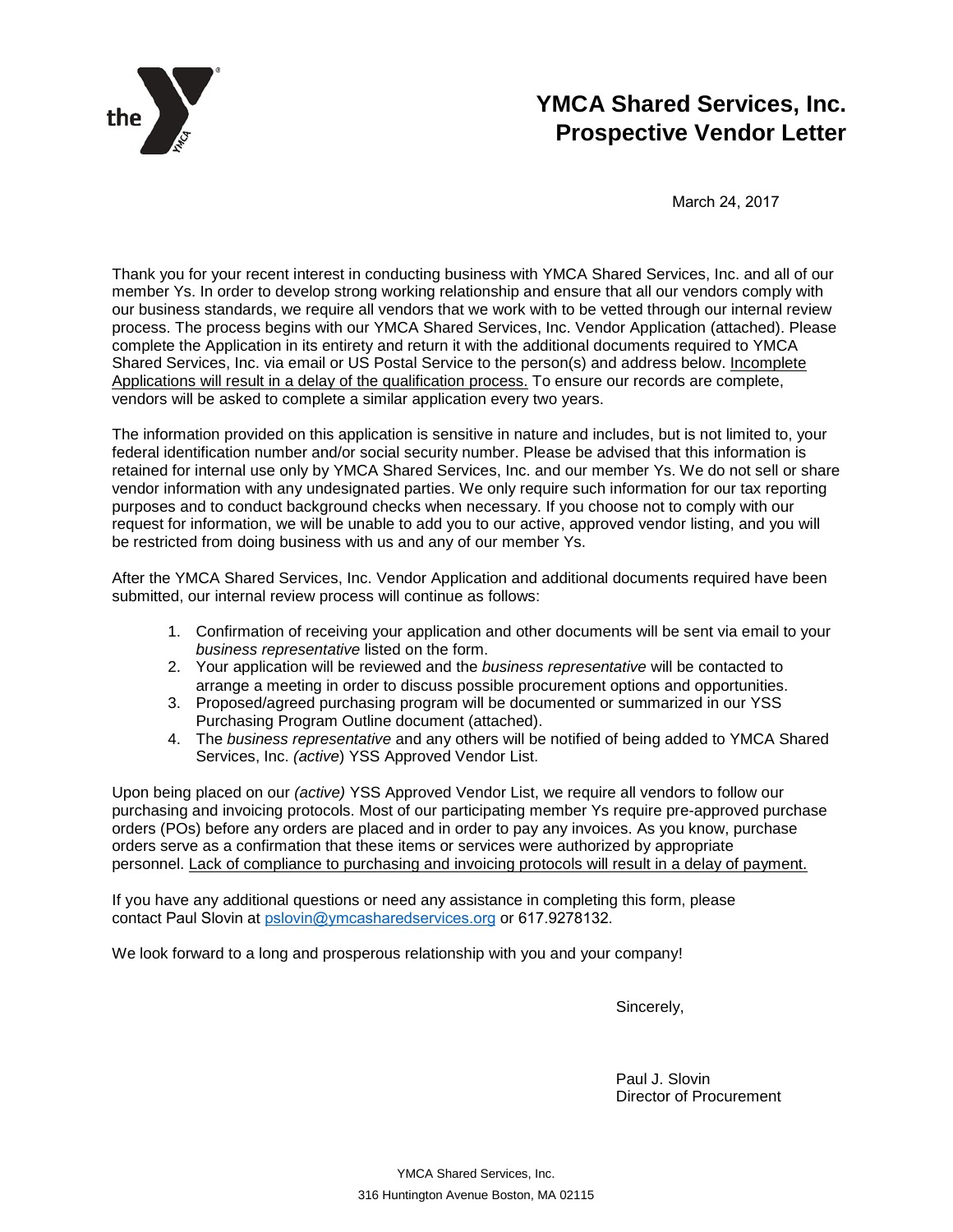

# **YMCA Shared Services, Inc. Vendor Application**

#### **Business Information**

*All information being provided will be kept confidential.*  Company Name: Nextiva, Inc. Legal Name: *If different from company* Address: **Street Address** Apartment/Unit # *City State ZIP Code* Website: <u>nextiva.com</u> executive complete the extension of the extension of the extension of the extension of the extension of the extension of the extension of the extension of the extension of the extension of the extens Federal ID # :  $20$ - $8820926$  Dun & Bradstreet # :  $\hbox{Date Established: Jan. 29, 2007}$ Legal Structure: If other, specify structure: Federal Tax Certification: Type of Business: **Corporation Franchise Joint Venture Limited Liability Company (Llc.) Non-Profit Partnership Sole Proprietorship Other W-9 (attach current copy)** X  **Construction Consultant Courier/Transportation**  □ Distributer **Manufacturer Professional Service** → Professional Service □ Publication/Broadcaster <br>□ Retailer □ Wholesale **Other Other** mpany Name: <u>Nextiva, Inc.</u><br>
al Name: The different from compartness: Second Street Address<br>
Scottsdale<br>
City<br>
Street Address<br>
Scottsdale<br>
City<br>
Structure: Reproperation<br>
Note: Note: 20-8820926<br>
Al Structure:<br>
Note: Reprop **X** Service Provider 8800 E. Chaparral Rd. Ste 300 Scottsdale **AZ** 85008 nextiva.com

If other, specify type: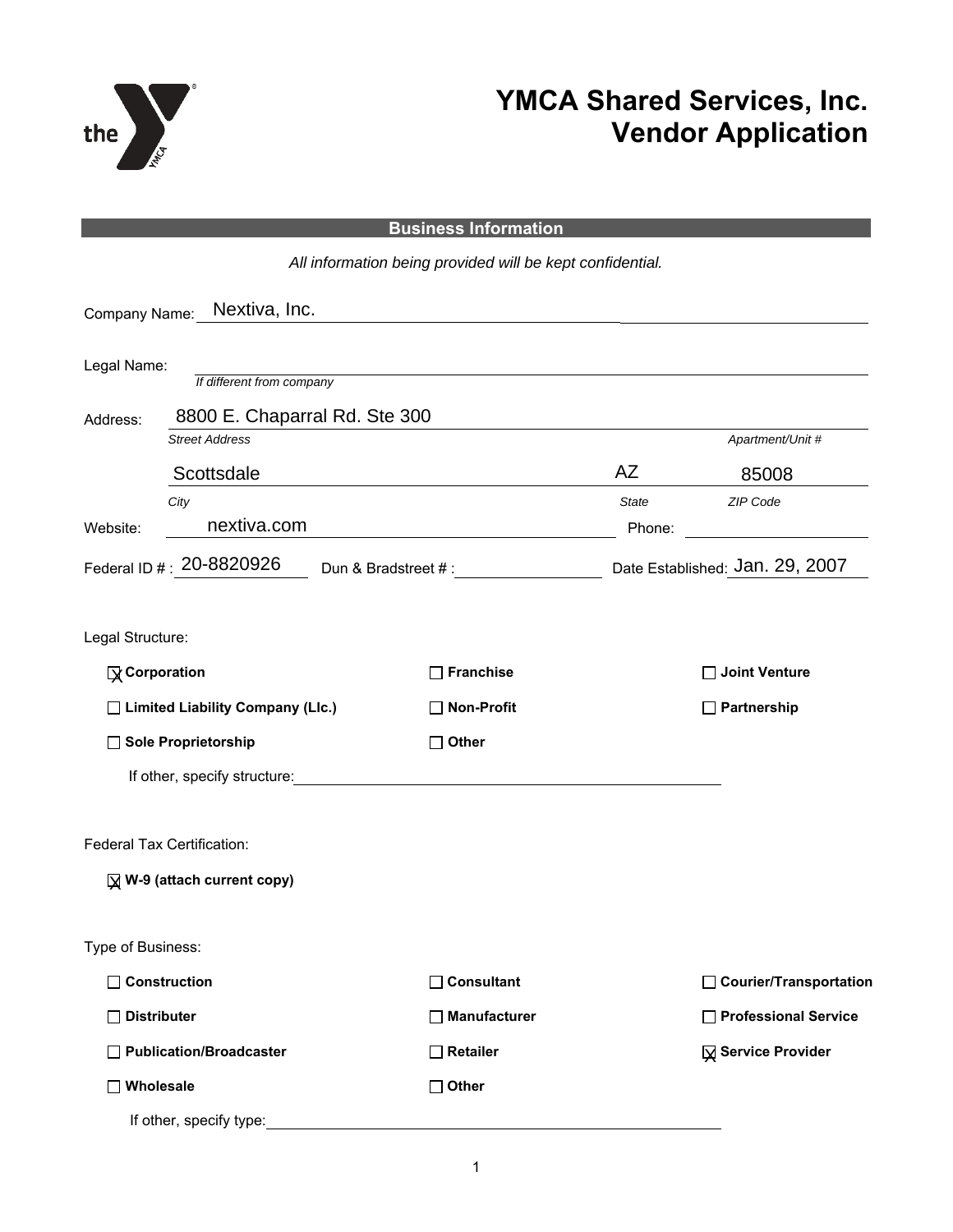Are you set up for electronic billing?

**X** Yes

 $\Box$  No

Gross Revenue for Previous Fiscal Year:

| <b><math>\Box</math> Under \$100.000</b> | $\Box$ \$100,001-\$500,000         | $\Box$ \$500,001-\$750,000      |
|------------------------------------------|------------------------------------|---------------------------------|
| $\Box$ \$750,001-\$1,000,000             | $\sqrt{ }$ \$1,000,001-\$5,000,000 | $\Box$ \$5,000,001-\$10,000,000 |
| $\Box$ \$10,000,001-\$50,000,000         | $\Box$ \$50,000,001-\$100,000,000  | ◯ Over \$100,000,000            |

Number of Employees:

| $\Box$ Under 25 employees     | $\Box$ 26-75 employees         | $\Box$ 76-150 employees        |
|-------------------------------|--------------------------------|--------------------------------|
| $\Box$ 151-200 employees      | $\Box$ 201-500 employees       | $\sqrt{2}$ 501-1,000 employees |
| $\Box$ 1,001-1,800 employees  | $\Box$ 1,801-2,500 employees   | $\Box$ 2,501-5,000 employees   |
| $\Box$ 5,001-10,000 employees | $\Box$ 10,000-20,000 employees | $\Box$ Over 20,000 employees   |

Geographic Service Area:

**Local Regional** 

**X** National

**National International**

If local or regional, specify area(s):

Please list primary products/competencies: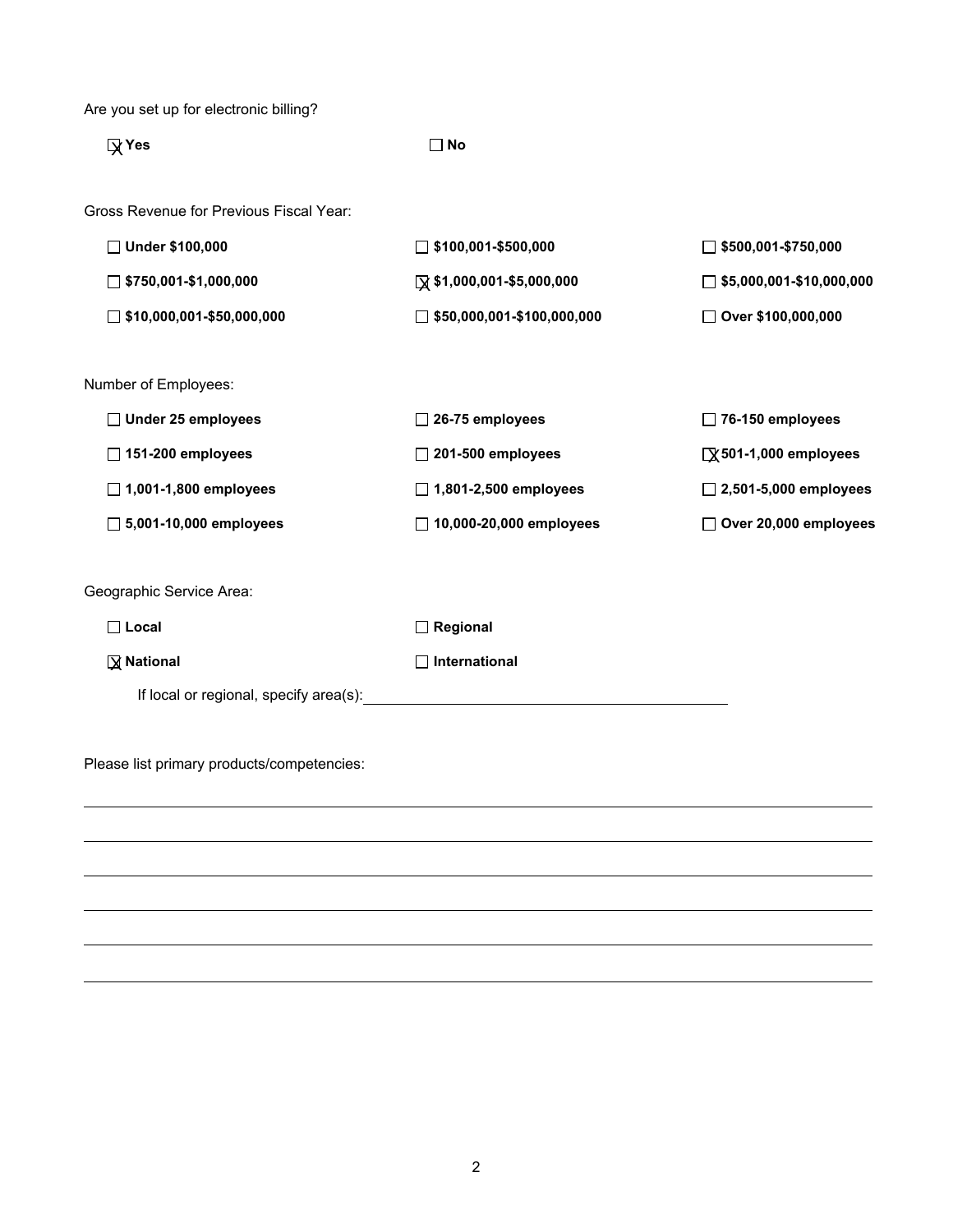### **Business Representative**

| Name:  | Job Title: |
|--------|------------|
| Email: | Phone:     |

### **Experience & Performance**

*Please list three references for whom you have worked/provided services.* 

| Contact Name: | Phone: |
|---------------|--------|
| Company:      | Email: |
| Address:      |        |
|               |        |
| Contact Name: | Phone: |
| Company:      | Email: |
| Address:      |        |
|               |        |
| Contact Name: | Phone: |
| Company:      | Email: |
| Address:      |        |

Does your business conduct the following screening procedures when hiring new employees and/or annually thereafter for each employee? *Please check all that apply.*

| A. Criminal Background Checks          | $\sqrt{X}$ Time of hire | $\Box$ Annually | l None          |
|----------------------------------------|-------------------------|-----------------|-----------------|
| <b>B.</b> Sex Offender Registry Checks | $\sqrt{ }$ Time of hire | $\Box$ Annually | l I None        |
| C. Drug Testing                        | $\Box$ Time of hire     | $\Box$ Annually | $\sqrt{ }$ None |

**Note:** YMCA Shared Services, Inc. and our member YMCAs reserve the right to request a background check on any and all sub-contractors used by the party to whom they are contracted to by virtue of this document. This request will be made at the discretion of YMCA Shared Services, Inc. and/or our member YMCAs.

YMCA Shared Services, Inc. reserves the right to request a personal background check on any of the principles of the organization with whom it is contracting.

Proof of Insurance (*Copies of all current documents/certificates must be submitted with this application.*):

#### **X** General Liability

#### $\sqrt{X}$  **Workers Compensation**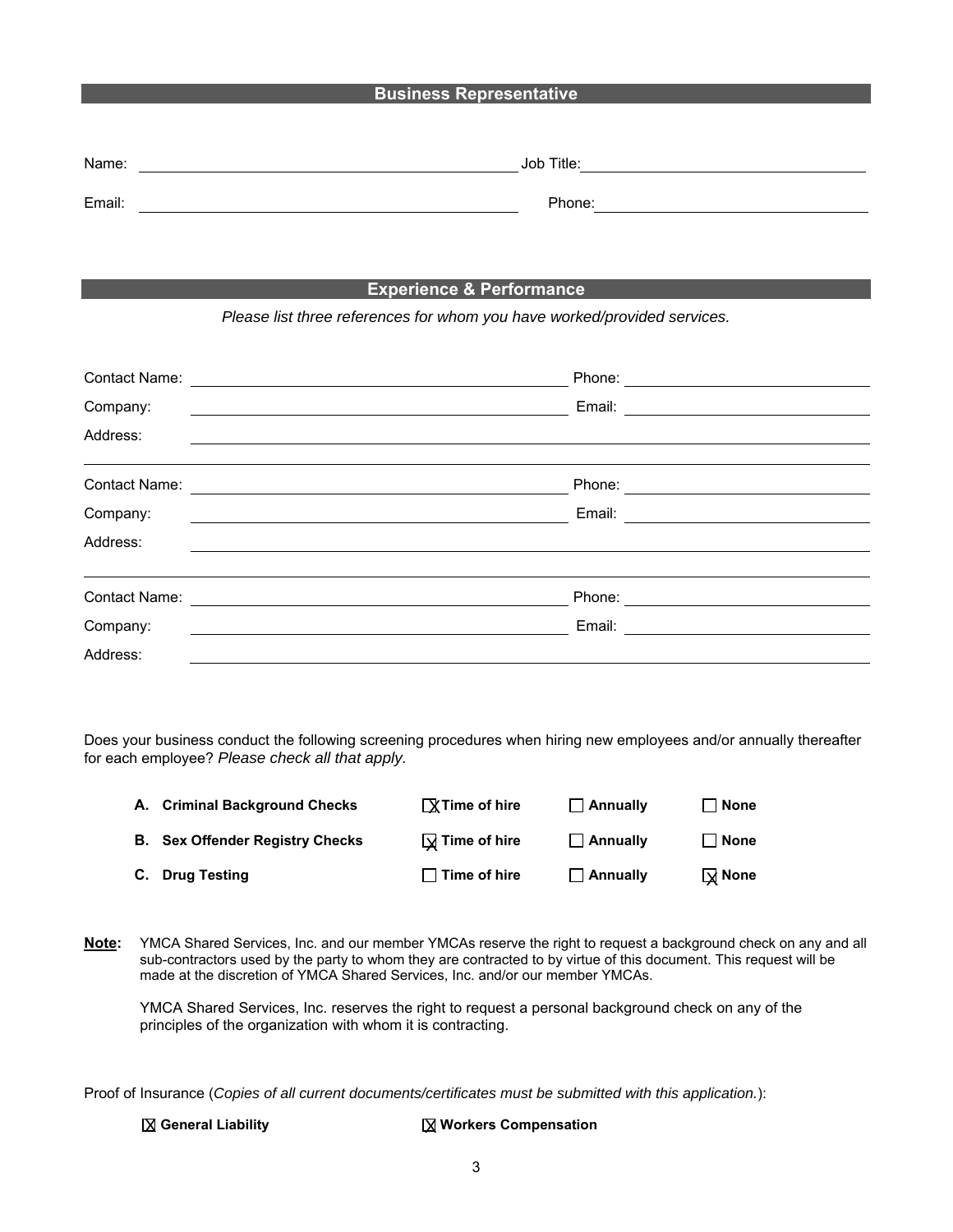| <b>Diversity Information</b>                                        |                                       |                    |                                                                                                            |
|---------------------------------------------------------------------|---------------------------------------|--------------------|------------------------------------------------------------------------------------------------------------|
|                                                                     |                                       |                    | Please check all that apply. Copies of all current certifications must be submitted with this Application. |
| Classified/Owned/Certified as:                                      |                                       |                    |                                                                                                            |
| □ Historically Underwritten Business (HUB) Zone                     |                                       |                    | $\Box$ Small Business                                                                                      |
| <b>Other</b>                                                        |                                       |                    | $\mathbf{\mathbb{R}}$ None                                                                                 |
|                                                                     |                                       |                    |                                                                                                            |
|                                                                     |                                       |                    |                                                                                                            |
| Company is at least 51% owned, controlled, and actively managed by: |                                       |                    |                                                                                                            |
| □ Minority Person(s)*                                               |                                       |                    | □ Service Disabled Veteran Owned Small Business                                                            |
| □ Small Disadvantaged Business                                      |                                       | $\Box$ Woman/Women |                                                                                                            |
| Other                                                               |                                       | $\sqrt{X}$ None    |                                                                                                            |
|                                                                     |                                       |                    |                                                                                                            |
|                                                                     |                                       |                    |                                                                                                            |
| *If Minority Person(s) owned, select all that apply:                |                                       |                    |                                                                                                            |
| □ African American                                                  | $\Box$ Asian Indian American          |                    | <b>Asian Pacific American</b>                                                                              |
| □ Hispanic American                                                 | $\Box$ Native American/Alaskan Native |                    | Other<br>П                                                                                                 |
|                                                                     |                                       |                    |                                                                                                            |

## **Disclaimer and Signature**

*I* certify that my answers are true and complete to the best of my knowledge. I understand that false or misleading *information in this application may result in becoming an unapproved vendor for YMCA Shared Services, Inc.* 

| Signature:      | Date: |
|-----------------|-------|
| Name (Print):   |       |
| Title/Position: |       |